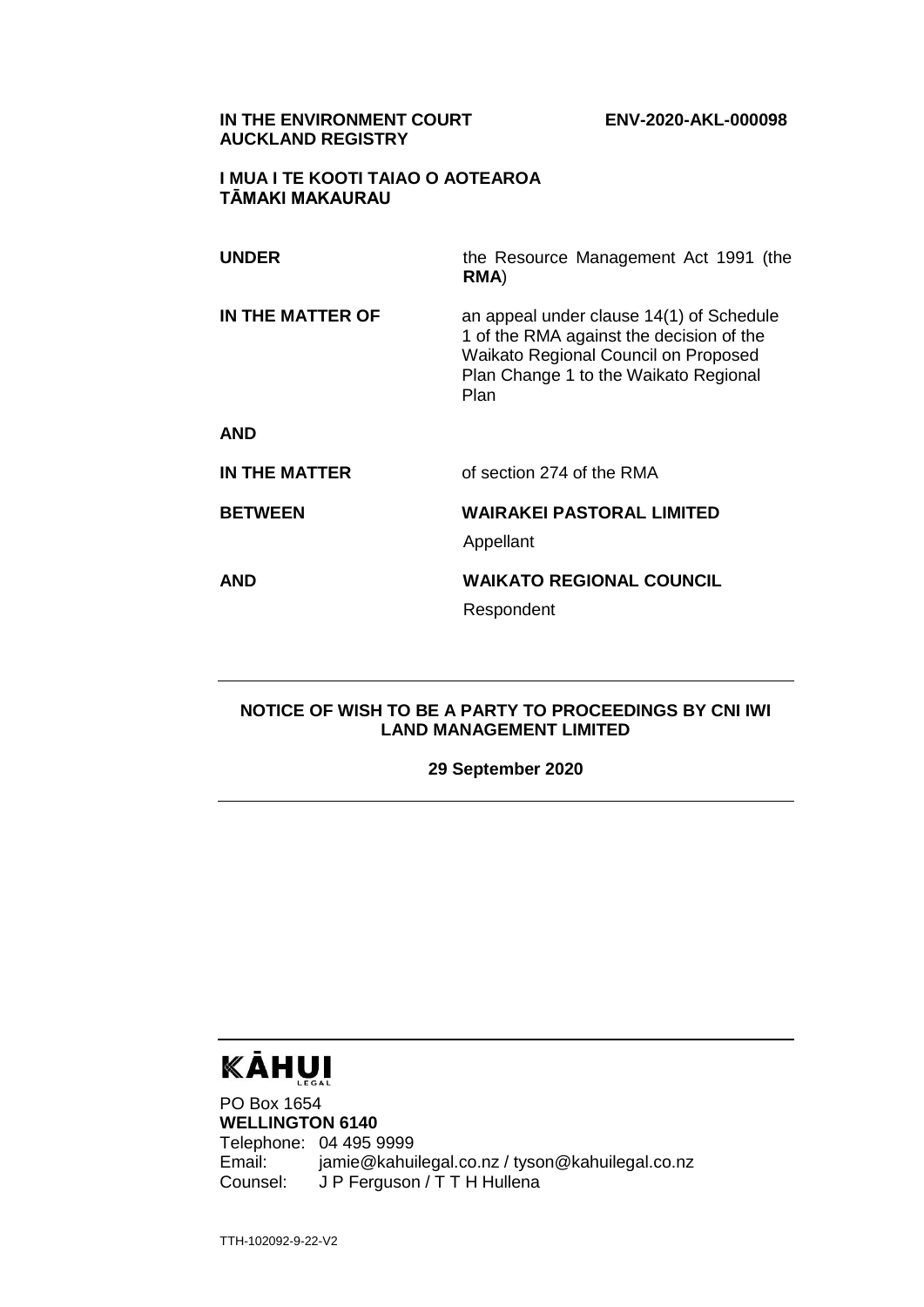| To:     | <b>The Registrar</b>     |
|---------|--------------------------|
|         | <b>Environment Court</b> |
|         | <b>Auckland Registry</b> |
| And to: | <b>The Appellant</b>     |
| And to: | <b>The Respondent</b>    |

### **Introduction**

- 1. This notice is issued on behalf of CNI Iwi Land Management Limited (**CNI**).
- 2. CNI wishes, pursuant to section 274 of the Resource Management Act 1991 (the **RMA**), to be a party to the appeal against the decision of the Waikato Regional Council on Plan Change 1: Waikato and Waipā River Catchments (the **PC 1 Decision**) filed by Wairakei Pastoral Limited on 8 July 2020 (the Appeal).<sup>1</sup>

#### **Nature of interest**

- 3. CNI made a submission and further submission on Plan Change 1.
- 4. CNI has appealed the PC 1 Decision (ENV-2020-AKL-103).
- 5. CNI has an interest in the proceedings that is greater than the general public:
	- (a) CNI is responsible for the day to day management of over 170,000 hectares of land that was returned to CNI Iwi Holdings Trust pursuant to the Central North Island Iwi Collective Claims Settlement Act 2008.
	- (b) In this capacity, CNI is landowner of 34,000 hectares of the land in the Waikato River Catchment (the **CNI Catchment Land**).

 1 ENV-2020-AKL-98.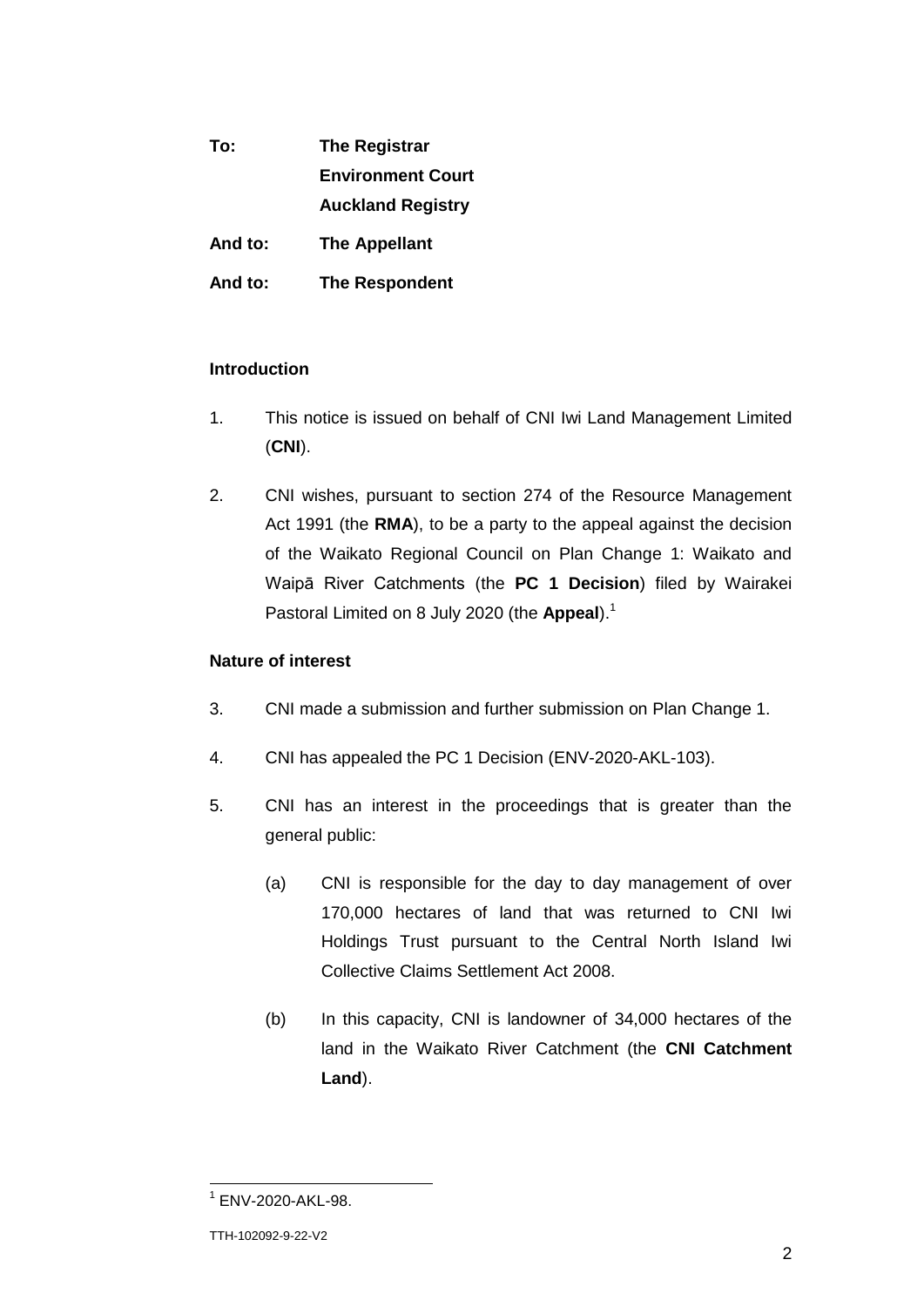- (c) The Appeal directly relates to the CNI Catchment Land
- (d) The central North Island iwi represented by CNI have a relationship with the CNI Catchment Land as it contains ancestral lands, waters, sites and waahi tapu and is a taonga.
- 6. CNI is interested in the Appeal as a whole.
- 7. CNI is not a trade competitor for the purposes of section 308D of the RMA.

#### **Extent of interest and position in relation to relief sought**

- 8. CNI is interested in the relief sought in the Appeal as a whole for the general reasons set out in the CNI Notice of Appeal (ENV-2020-AKL-103), including that:
	- (a) CNI supports those aspects of the Decision intended by the independent hearing panel to align the notified version of Plan Change 1 better with Te Ture Whaimana o Te Awa o Waikato (the Vision and Strategy for Waikato River) (**Te Ture Whaimana**);<sup>2</sup> and
	- (b) CNI opposes, and seeks consequential amendments to Plan Change 1, in relation to:
		- (i) the limitation of imperatives of Te Ture Whaimana in a manner that fails to recognise the particular historic disadvantage faced by owners of tangata whenua ancestral lands in accordance with the principles of the Treaty of Waitangi / Te Tiriti o Waitangi;<sup>3</sup>
		- (ii) the policy approach to the development of tangata whenua ancestral lands that:
			- (A) limits the application of Te Ture Whaimana to tangata whenua ancestral lands; and

<sup>2</sup> CNI Iwi Land Management, Notice of Appeal (**CNI NoA**) at [9].

 $3$  CNI NoA at [10].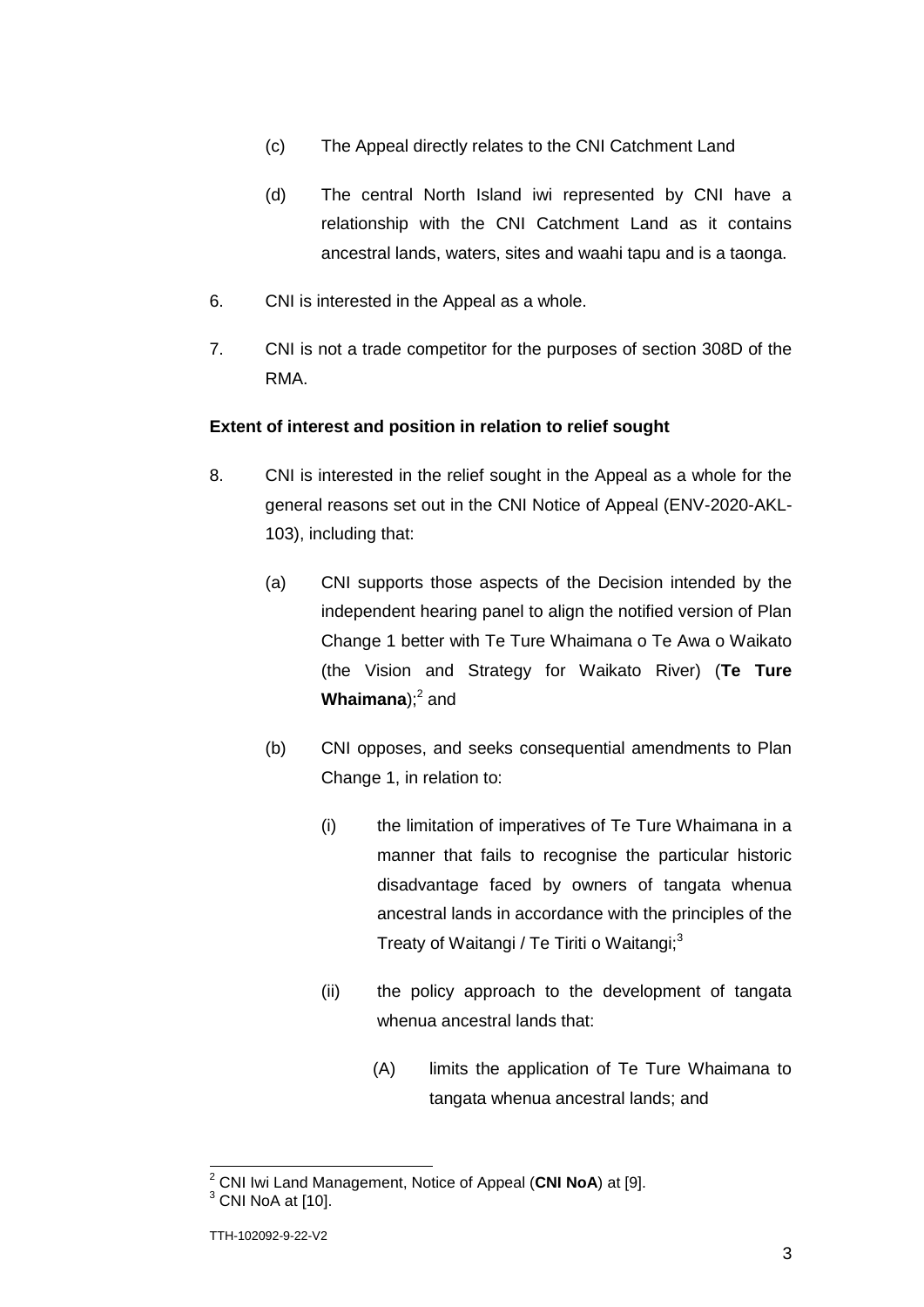- (B) removal of provisions that provide a clearer pathway for change in land use of tangata whenua ancestral lands;
- (iii) the removal of the end date for land use changes requiring non-complying land use consent; and
- (iv) modification of policy that would give effect to Te Ture Whaimana in the future.
- 9. In addition, CNI is interested in, and supportive of, amendments to Policy 10 directed to tailoring the gathering of information and providing responses as part of the preparation for future management regimes, but only to the extent they better ensure the achievement of Te Ture Whaimana.
- 10. CNI is otherwise interested in, and opposes, the relief sought in the Appeal for the following reasons:
	- (a) the relief does not promote the sustainable management of natural and physical resources;
	- (b) the relief is not consistent with the National Policy Statement for Freshwater Management 2020, Te Mana o Te Wai or the Resource Management (National Environmental Standards for Freshwater) Regulations 2020 (to the extent those matters are determined to be relevant to Plan Change 1);
	- (c) the relief is not the most appropriate way to achieve the purpose of the Act or the purpose of Plan Change 1, being the full achievement of Te Ture Whaimana o Te Awa o Waikato by 2096; and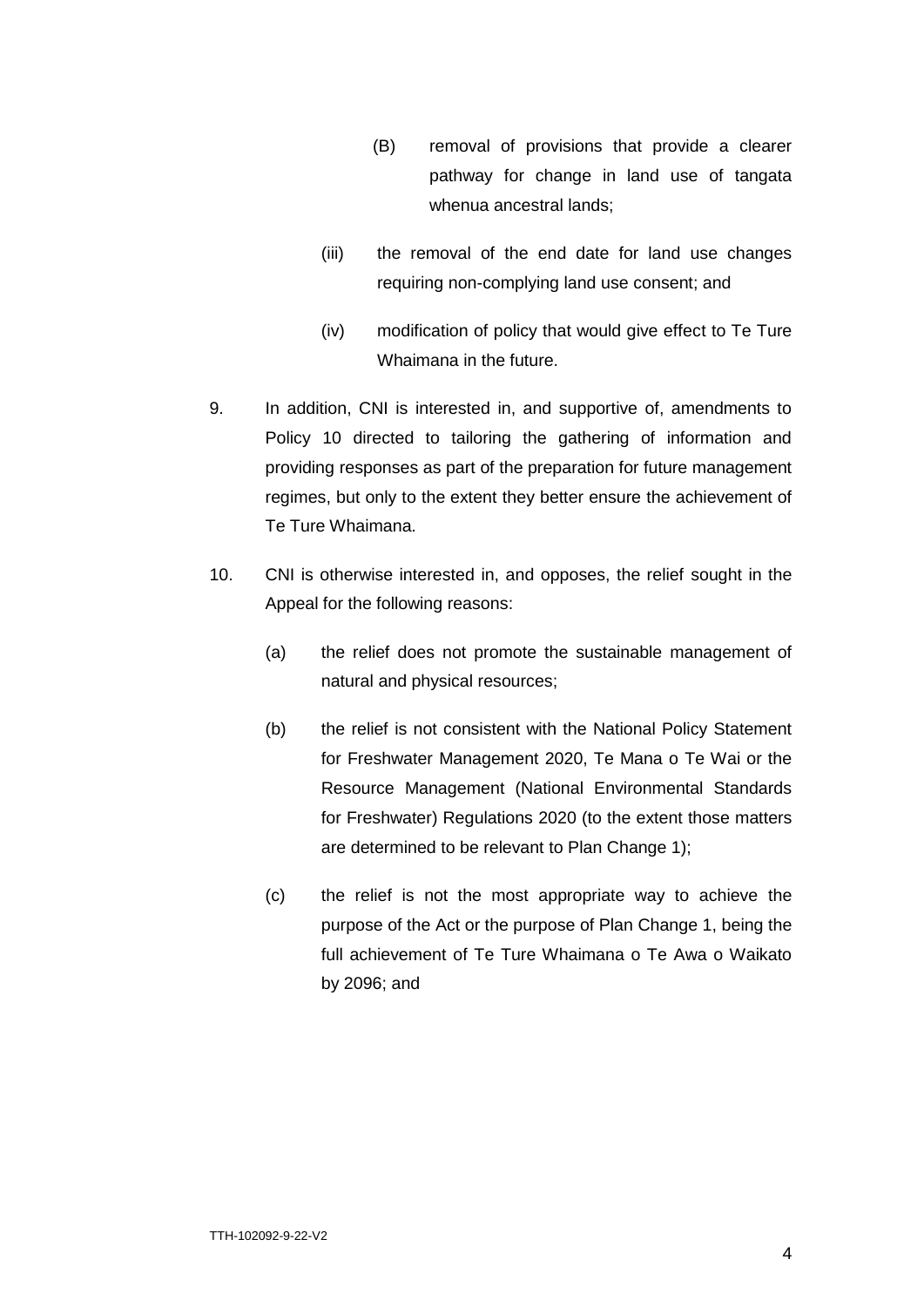- (d) without derogating from the generality of the above, in particular:<sup>4</sup>
	- (i) the proposed changes to Policy 7 sought in the Appeal are not consistent with the achievement of Te Ture Whaimana, including:
		- (A) the removal of the maximum duration of resource consents that authorise farming and commercial vegetable production activities; and
		- (B) the amendment of policy 7 to reflect investment in infrastructure; and
	- (ii) the proposed amendments to Rule 3.11.4.9 sought in the Appeal potentially delay the timeframe for the achievement of Te Ture Whaimana.

## **Alternative dispute resolution**

11. CNI agrees to participate in mediation or other alternative dispute resolution of the proceedings.

#### **Service**

- 12. An electronic copy of this notice is being served today by email on the Waikato Regional Council at [PC1Appeals@waikatoregion.govt.nz](mailto:PC1Appeals@waikatoregion.govt.nz) and by email on the Appellant.
- 13. Waivers and directions have been made by the Environment Court in [2020] NZEnvC 063 in relation to the usual requirements of the RMA as to service of this notice on other persons.

#### **Attachments**

14. Waivers and directions have been made by the Environment Court in [2020] NZEnvC 063 in relation to the usual requirements of the RMA to file a copy of the appellant's submissions and/or further

 $\overline{\phantom{a}}$ 

References to particular provisions are references to the decision version of Plan Change 1 appended to the PC 1 Decision.